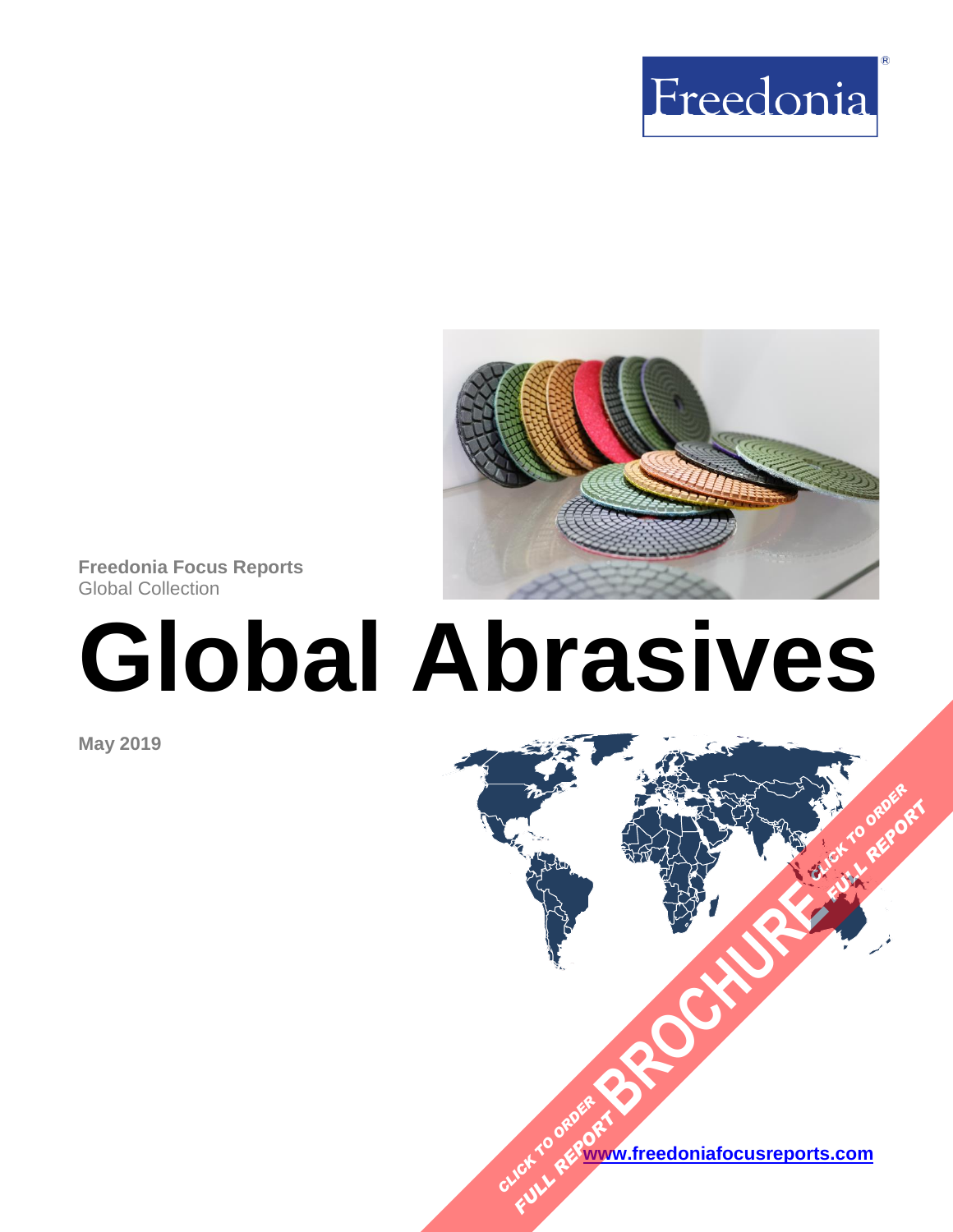# **Table of Contents**

| 1. Highlights                        |                |
|--------------------------------------|----------------|
| 2. Global Overview & Forecasts       | 5              |
| Demand by Product                    | 5              |
| Coated                               | 6              |
| <b>Bonded</b>                        | 6              |
| Loose Grains & Powders               | $\overline{7}$ |
| Metallic                             | $\overline{7}$ |
| Demand by Market                     | 9              |
| <b>Machinery Manufacturing</b>       | 10             |
| <b>Transportation Equipment</b>      | 10             |
| Electrical & Electronic Equipment    | 11             |
| <b>Other Durable Goods</b>           | 11             |
| Cleaning & Maintenance               | 12             |
| <b>Other Markets</b>                 | 12             |
| 3. Regional Segmentation & Forecasts | 14             |
| <b>Regional Production Overview</b>  | 14             |
| <b>Regional Demand Overview</b>      | 16             |
| North America                        | 18             |
| Western Europe                       | 20             |
| Asia/Pacific                         | 22             |
| <b>Other Regions</b>                 | 24             |
| Central & South America              | 25             |
| Eastern Europe                       | 25             |
| Africa/Mideast                       | 26             |
| 4. Industry Structure                | 27             |
| <b>Industry Characteristics</b>      | 27             |
| <b>Market Share</b>                  | 28             |
| Saint-Gobain                         | 29             |
| 3M                                   | 30             |
| <b>Cabot Microelectronics</b>        | 30             |
| 5. About This Report                 | 31             |
| Scope                                | 31             |
| Sources                              | 32             |
| <b>Industry Codes</b>                | 32             |
| Freedonia Methodology                | 33             |
| Resources                            | 34             |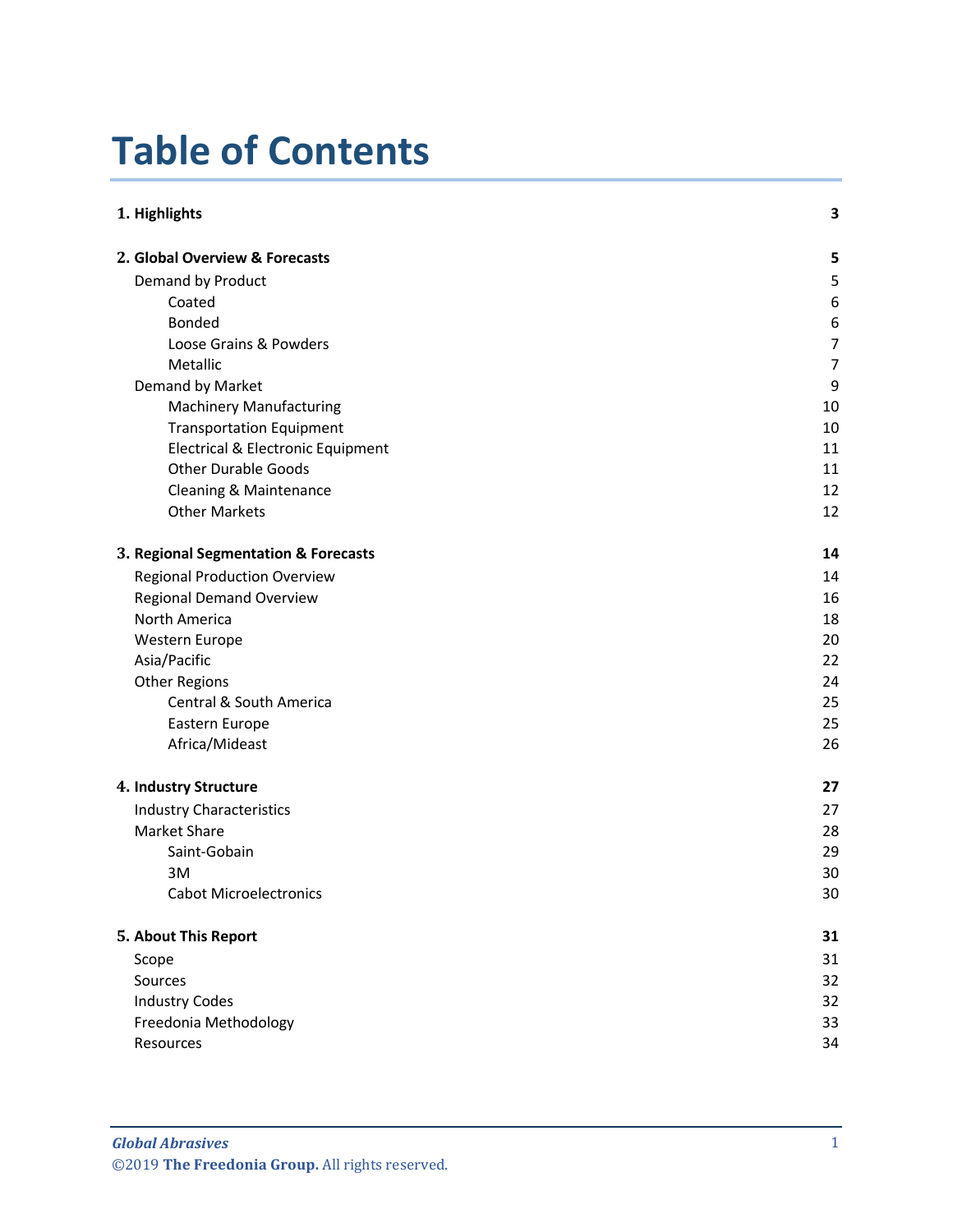# **List of Tables & Figures**

| Figure 1   Global Abrasives Market Outlook, 2018 - 2023                                | $\overline{4}$ |
|----------------------------------------------------------------------------------------|----------------|
| Figure 2   Global Abrasives Demand by Product, 2008 - 2023 (US\$ mil)                  | 5              |
| Table 1   Global Abrasives Demand by Product, 2008 - 2023 (US\$ mil)                   | 5              |
| Figure 3   Global Abrasives Demand by Product, 2008 - 2023 (%)                         | 8              |
| Figure 4   Global Abrasives Demand by Market, 2008 - 2023 (US\$ mil)                   | 9              |
| Table 2   Global Abrasives Demand by Market, 2008 - 2023 (US\$ mil)                    | 9              |
| Figure 5   Global Abrasives Demand by Market, 2008 - 2023 (%)                          | 13             |
| Figure 6   Global Abrasives Production by Region, 2008 - 2023 (US\$ mil)               | 14             |
| Table 3   Global Abrasives Production by Region, 2008 - 2023 (US\$ mil)                | 14             |
| Figure 7   Global Abrasives Production by Region, 2008 - 2023 (%)                      | 15             |
| Figure 8   Global Abrasives Demand by Region, 2008 - 2023 (US\$ mil)                   | 16             |
| Table 4   Global Abrasives Demand by Region, 2008 - 2023 (US\$ mil)                    | 16             |
| Figure 9   Global Abrasives Demand by Region, 2008 - 2023 (%)                          | 17             |
| Figure 10   North America: Abrasives Demand by Product, 2008 - 2023 (US\$ mil)         | 18             |
| Figure 11   North America: Abrasives Demand by Market, 2008 - 2023 (US\$ mil)          | 18             |
| Table 5   North America: Abrasives Demand by Product & Market, 2008 - 2023 (US\$ mil)  | 19             |
| Figure 12   Western Europe: Abrasives Demand by Product, 2008 - 2023 (US\$ mil)        | 20             |
| Figure 13   Western Europe: Abrasives Demand by Market, 2008 - 2023 (US\$ mil)         | 20             |
| Table 6   Western Europe: Abrasives Demand by Product & Market, 2008 - 2023 (US\$ mil) | 21             |
| Figure 14   Asia/Pacific: Abrasives Demand by Product, 2008 - 2023 (US\$ mil)          | 22             |
| Figure 15   Asia/Pacific: Abrasives Demand by Market, 2008 - 2023 (US\$ mil)           | 22             |
| Table 7   Asia/Pacific: Abrasives Demand by Product & Market, 2008 - 2023 (US\$ mil)   | 23             |
| Figure 16   Other Regions: Abrasives Demand by Region, 2008 - 2023 (US\$ mil)          | 24             |
| Figure 17   Other Regions: Abrasives Demand by Product, 2008 - 2023 (US\$ mil)         | 24             |
| Table 8   Other Regions: Abrasives Demand by Region & Product, 2008 - 2023 (US\$ mil)  | 26             |
| Figure 18   Global Abrasives Market Share by Company, 2018 (%)                         | 28             |
| Table 9   Leading Suppliers to the Global Abrasives Market by Product                  | 29             |
| Table 10   NACE Codes Related to Abrasives                                             | 32             |
| Table 11   NAICS & SIC Codes Related to Abrasives                                      | 32             |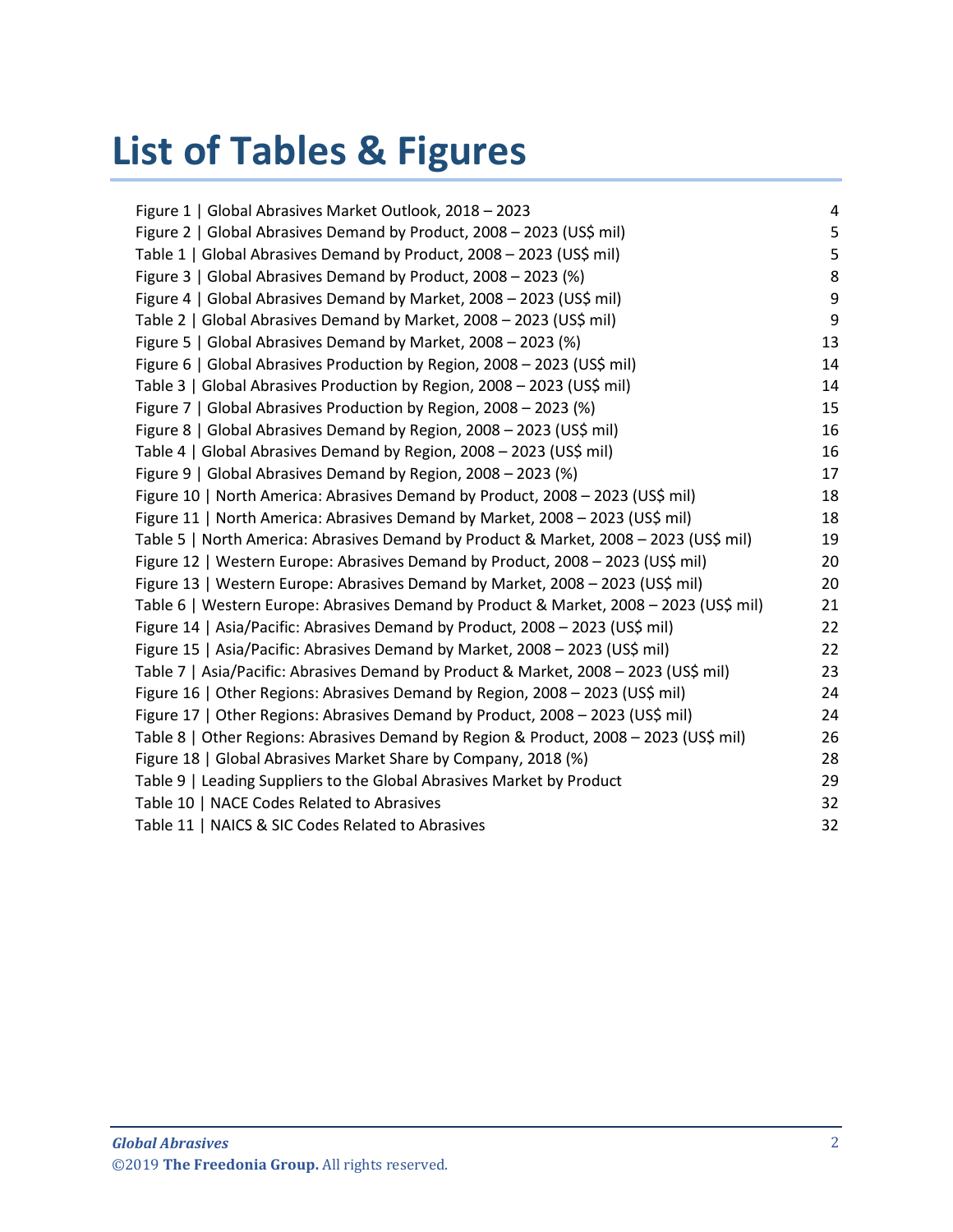# <span id="page-3-0"></span>**About This Report**

# <span id="page-3-1"></span>**Scope**

This report forecasts to 2023 global demand for abrasives by product, market, and major world region in nominal US dollars at the manufacturer level. Product segments include:

- coated
- bonded
- loose grains and powders
- metallic

Reported markets encompass:

- machinery manufacturing
- transportation equipment
- electrical and electronic equipment
- other durable goods such as fabricated metals, primary metals, and nonmetallic mineral products
- cleaning and maintenance
- other markets such as construction, resource extraction, and nondurable goods manufacturing

Major world regions include North America, Western Europe, Asia/Pacific, and all other regions.

To illustrate historical trends, world, product, market, and regional demand (including product and market segments) are provided for 2008, 2013, and 2018. Finally, global production is segmented by major world region and provided for 2008, 2013, 2018, and 2023.

Excluded from the scope of this report are abrasive-tipped cutting tools like drill bits, milling cutters, and saw blades. Also excluded are fracking materials (silica sand) and all other products that use abrasive materials for nonabrasive applications.

For any given historical year, US dollar amounts are obtained from values expressed in the applicable local currency. These local currency values are converted to US dollars at the average annual exchange rate for that year. For forecast years, the US dollar amounts assume the same annual exchange rate as that prevailing in 2018.

Other various topics, including profiles of pertinent leading companies, are covered in this report. A full outline of report items by page is available in the Table of Contents.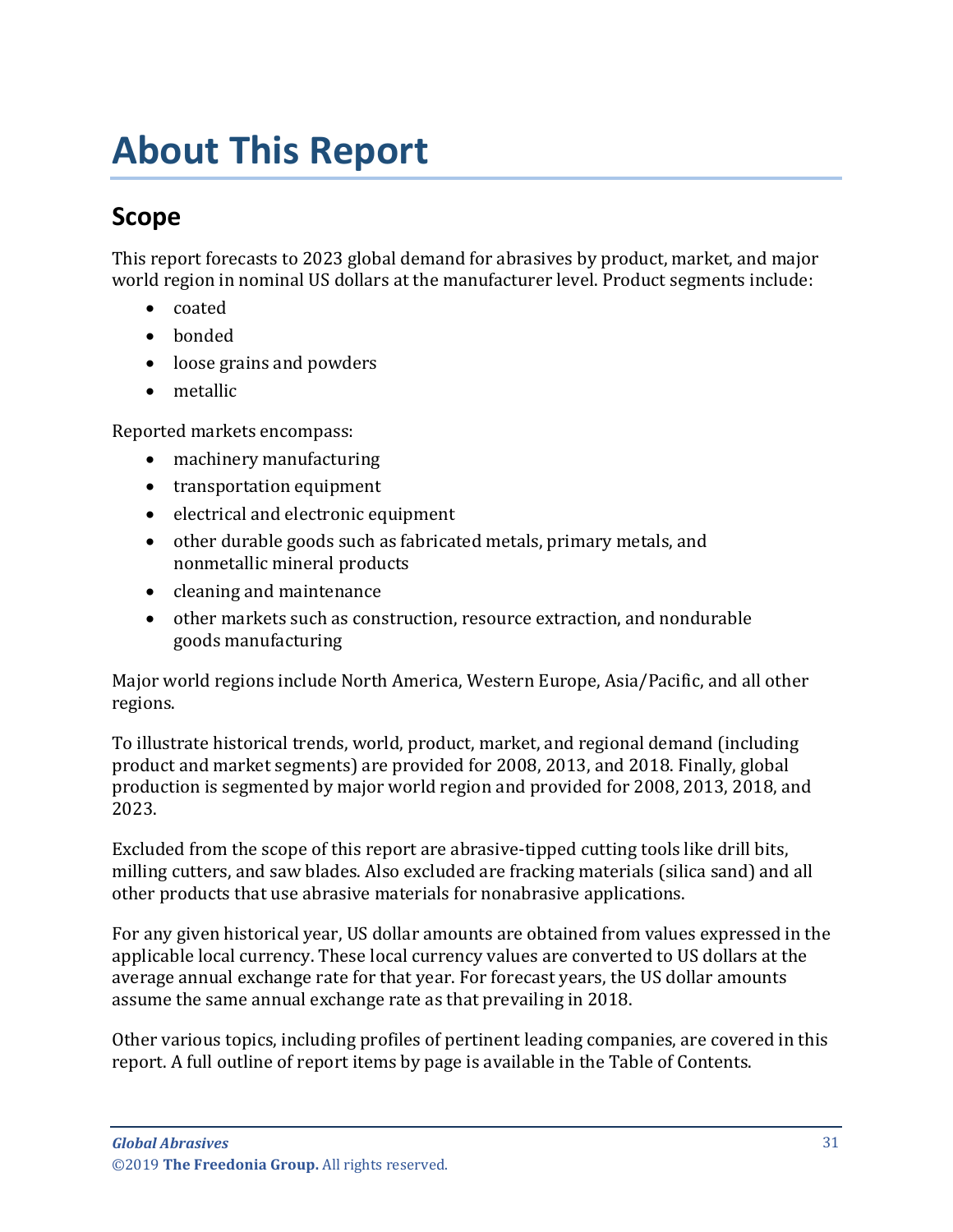## <span id="page-4-0"></span>**Sources**

*Global Abrasives* (FW65025) is based on [a comprehensive industry study](http://www.freedoniagroup.com/DocumentDetails.aspx?ReferrerId=FL-FOCUS&studyid=3727) published by The Freedonia Group. Reported findings represent the synthesis and analysis of data from various primary, secondary, macroeconomic, and demographic sources, such as:

- firms participating in the industry, and their suppliers and customers
- government/public agencies
- intergovernmental and non-governmental organizations
- trade associations and their publications
- the business and trade press
- indicator forecasts by The Freedonia Group
- the findings of other reports and studies by The Freedonia Group

Specific sources and additional resources are listed in the Resources section of this publication for reference and to facilitate further research.

# <span id="page-4-1"></span>**Industry Codes**

<span id="page-4-2"></span>

|                  | Table 10   NACE Codes Related to Abrasives                                                                                                                          |
|------------------|---------------------------------------------------------------------------------------------------------------------------------------------------------------------|
| <b>NACE Code</b> | <b>Definition</b>                                                                                                                                                   |
| 08992200         | Industrial diamonds, unworked or simply sawn, cleaved or bruted; pumice stone; emery; natural corundum, natural<br>garnet and other natural abrasives               |
| 23911120         | Millstones, grindstones, grinding wheels and the like, without frameworks, of agglomerated synthetic or natural<br>diamond                                          |
| 23911130         | Millstones, grindstones, grinding wheels and the like, without frameworks, of artificial abrasives, with binder of synthetic<br>or artificial resin, reinforced     |
| 23911140         | Millstones, grindstones, grinding wheels and the like, without frameworks, of artificial abrasives, with binder of synthetic<br>or artificial resin, non-reinforced |
| 23911150         | Millstones, grindstones, grinding wheels and the like, without frameworks, of artificial abrasives, with binder of ceramics<br>or silicates                         |
| 23911190         | Other millstones, grindstones, grinding wheels and the like, without frameworks; hand sharpening or polishing stones                                                |
| 23911230         | Natural or artificial abrasive powder or grain, on a base of woven textile fabric only                                                                              |
| 23911250         | Natural or artificial abrasive powder or grain, on a base of paper or paperboard only                                                                               |
| 23911290         | Natural or artificial abrasive powder or grain on a base (excluding on a base of woven textile only, on a base of paper or<br>paperboard only)                      |
| 23991500         | Artificial corundum (excluding mechanical mixtures)                                                                                                                 |
| 24421200         | Aluminium oxide (excluding artificial corundum)                                                                                                                     |
| 25733013         | Files, rasps and similar tools (excluding punches and files for machine tools)                                                                                      |
| 25991280         | Iron or steel wool, pot scourers and scouring or polishing pads, and gloves and the like                                                                            |

Source: European Commission

<span id="page-4-3"></span>

| Table 11   NAICS & SIC Codes Related to Abrasives |                                       |            |                                           |  |  |
|---------------------------------------------------|---------------------------------------|------------|-------------------------------------------|--|--|
| NAICS/SCIAN 2017                                  |                                       | <b>SIC</b> |                                           |  |  |
| North American Industry Classification System     |                                       |            | <b>Standard Industrial Classification</b> |  |  |
| 327910                                            | <b>Abrasive Product Manufacturing</b> | 3291       | Abrasive Products                         |  |  |
|                                                   |                                       |            |                                           |  |  |

Source: US Census Bureau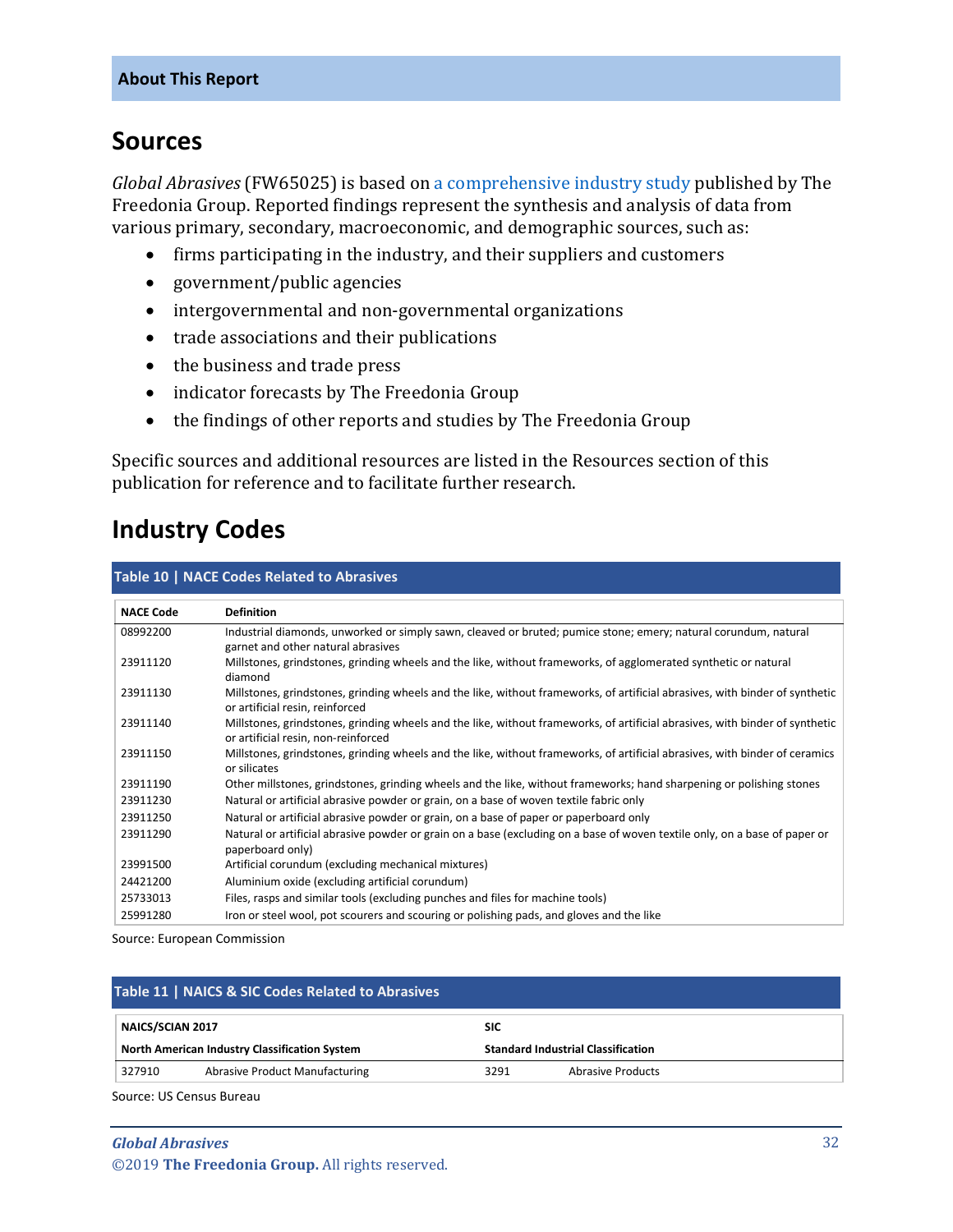# <span id="page-5-0"></span>**Freedonia Methodology**

The Freedonia Group, a subsidiary of MarketResearch.com, has been in business for more than 30 years and in that time has developed a comprehensive approach to data analysis that takes into account the variety of industries covered and the evolving needs of our customers.

Every industry presents different challenges in market sizing and forecasting, and this requires flexibility in methodology and approach. Freedonia methodology integrates a variety of quantitative and qualitative techniques to present the best overall picture of a market's current position as well as its future outlook: When published data are available, we make sure they are correct and representative of reality. We understand that published data often have flaws either in scope or quality, and adjustments are made accordingly. Where no data are available, we use various methodologies to develop market sizing (both top-down and bottom-up) and then triangulate those results to come up with the most accurate data series possible. Regardless of approach, we also talk to industry participants to verify both historical perspective and future growth opportunities.

Methods used in the preparation of Freedonia market research include, but are not limited to, the following activities: comprehensive data mining and evaluation, primary research, consensus forecasting and analysis, ratio analysis using key indicators, regression analysis, end use growth indices and intensity factors, purchase power parity adjustments for global data, consumer and end user surveys, market share and corporate sales analysis, product lifespan analysis, product or market life cycle analysis, graphical data modeling, long-term historical trend analysis, bottom-up and top-down demand modeling, and comparative market size ranking.

Freedonia quantifies trends in various measures of growth and volatility. Growth (or decline) expressed as an average annual growth rate (AAGR) is the least squares growth rate, which takes into account all available datapoints over a period. The volatility of datapoints around a least squares growth trend over time is expressed via the coefficient of determination, or  $r^2$ . The most stable data series relative to the trend carries an  $r^2$  value of 1.0; the most volatile – 0.0. Growth calculated as a compound annual growth rate (CAGR) employs, by definition, only the first and last datapoints over a period. The CAGR is used to describe forecast growth, defined as the expected trend beginning in the base year and ending in the forecast year. Readers are encouraged to consider historical volatility when assessing particular annual values along the forecast trend, including in the forecast year.

# **Copyright & Licensing**

The full report is protected by copyright laws of the United States of America and international treaties. The entire contents of the publication are copyrighted by The Freedonia Group.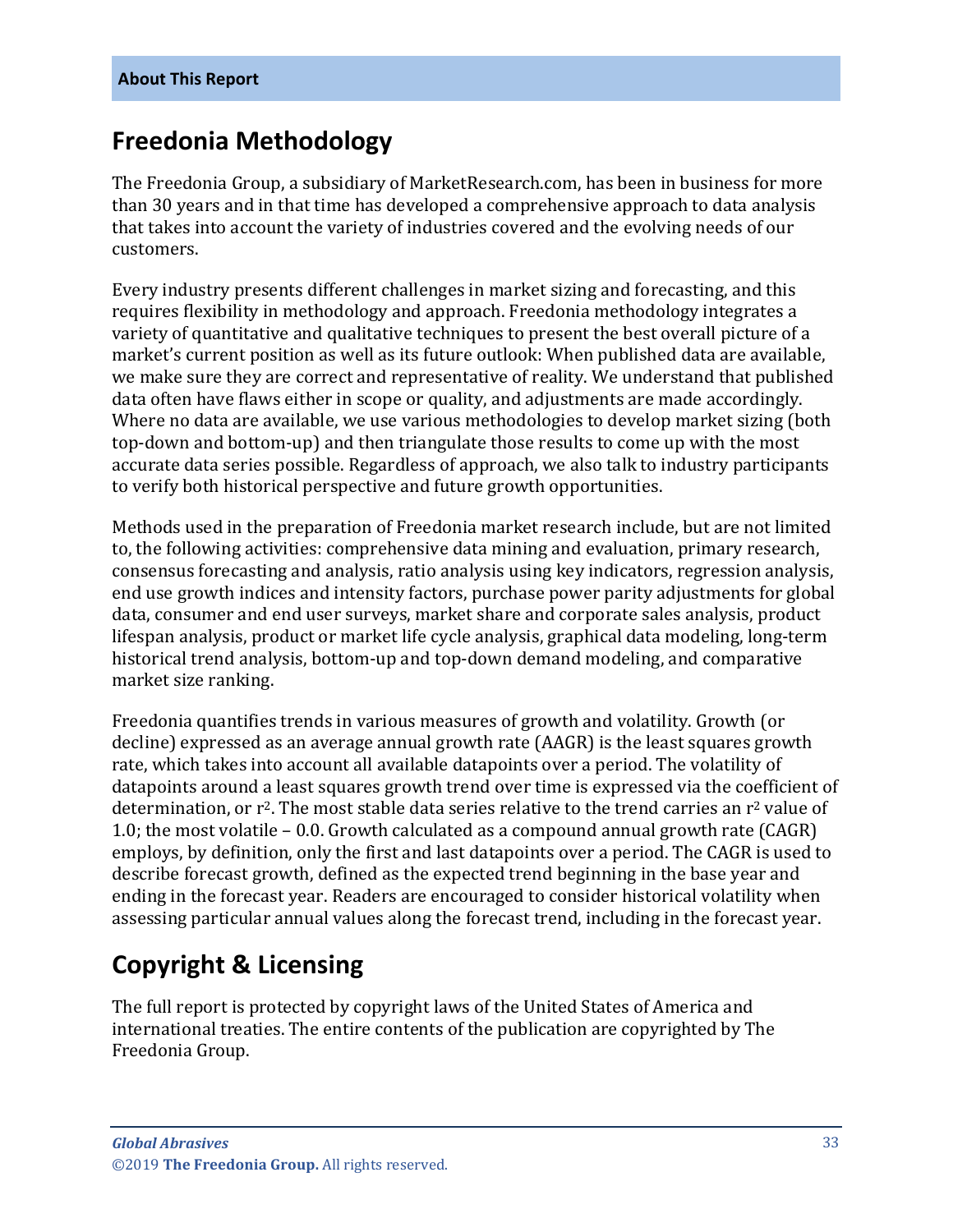## <span id="page-6-0"></span>**Resources**

#### **The Freedonia Group**

 *[Global Abrasives](http://www.freedoniagroup.com/DocumentDetails.aspx?ReferrerId=FL-FOCUS&studyid=3727)*

### **[Freedonia Industry Studies](http://www.freedoniagroup.com/Home.aspx?ReferrerId=FL-Focus)**

 *[Global Bearings](http://www.freedoniagroup.com/DocumentDetails.aspx?ReferrerId=FL-FOCUS&studyid=3684)*

 *Global Industrial & Institutional [Cleaning Chemicals Market](http://www.freedoniagroup.com/DocumentDetails.aspx?ReferrerId=FL-FOCUS&studyid=3575)*

 *[Global Industrial Fastener Market](http://www.freedoniagroup.com/DocumentDetails.aspx?ReferrerId=FL-FOCUS&studyid=3482)*

 *[Global Industrial Silica Sand](http://www.freedoniagroup.com/DocumentDetails.aspx?ReferrerId=FL-FOCUS&studyid=3664)*

 *[Global Power Tools](http://www.freedoniagroup.com/DocumentDetails.aspx?ReferrerId=FL-FOCUS&studyid=3716)*

 *[Global Refractory Markets](http://www.freedoniagroup.com/DocumentDetails.aspx?ReferrerId=FL-FOCUS&studyid=3599)*

 *[Industrial & Institutional \(I&I\) Cleaning Chemicals in the US](http://www.freedoniagroup.com/DocumentDetails.aspx?ReferrerId=FL-FOCUS&studyid=3646)*

 *[Industrial Fasteners](http://www.freedoniagroup.com/DocumentDetails.aspx?ReferrerId=FL-FOCUS&studyid=3413)*

 *[Power Tools in the US](http://www.freedoniagroup.com/DocumentDetails.aspx?ReferrerId=FL-FOCUS&studyid=3628)*

 *[Specialty Silicas](http://www.freedoniagroup.com/DocumentDetails.aspx?ReferrerId=FL-FOCUS&studyid=3368)*

#### **[Freedonia Focus Reports](https://www.freedoniafocusreports.com/redirect.asp?progid=89534&url=/)**

 *[Fabricated Metal Products: United States](https://www.freedoniafocusreports.com/Fabricated-Metal-Products-United-States-FF70027/?progid=89534) [Industrial Fasteners: United States](https://www.freedoniafocusreports.com/Industrial-Fasteners-United-States-FF70011/?progid=89534) [Industrial Silica Sand: Canada](https://www.freedoniafocusreports.com/Industrial-Silica-Sand-Canada-FA65031/?progid=89534) [Industrial Silica Sand: United States](https://www.freedoniafocusreports.com/Industrial-Silica-Sand-United-States-FF65031/?progid=89534) [Machine Tools: United States](https://www.freedoniafocusreports.com/Machine-Tools-United-States-FF75018/?progid=89534) [Manufacturing: United States](https://www.freedoniafocusreports.com/Manufacturing-United-States-FF70032/?progid=89534) [Power Tools: Canada](https://www.freedoniafocusreports.com/Power-Tools-Canada-FA75025/?progid=89534) [Power Tools: United Kingdom](https://www.freedoniafocusreports.com/Power-Tools-United-Kingdom-FB75025/?progid=89534) [Power Tools: United States](https://www.freedoniafocusreports.com/Power-Tools-United-States-FF75025/?progid=89534) [Silicon: United States](https://www.freedoniafocusreports.com/Silicon-United-States-FF65024/?progid=89534) [Transport Equipment: United States](https://www.freedoniafocusreports.com/Transport-Equipment-United-States-FF85030/?progid=89534)* **[Freedonia Custom Research](http://www.freedoniagroup.com/CustomResearch.aspx?ReferrerId=FL-Focus)**

## **Trade Publications**

*American Machinist Cutting Tool Engineering Fabricating & Metalworking Finer Points Industrial Minerals*

#### **Agencies & Associations**

Bureau of Foreign Trade (Taiwan) China Abrasive Association